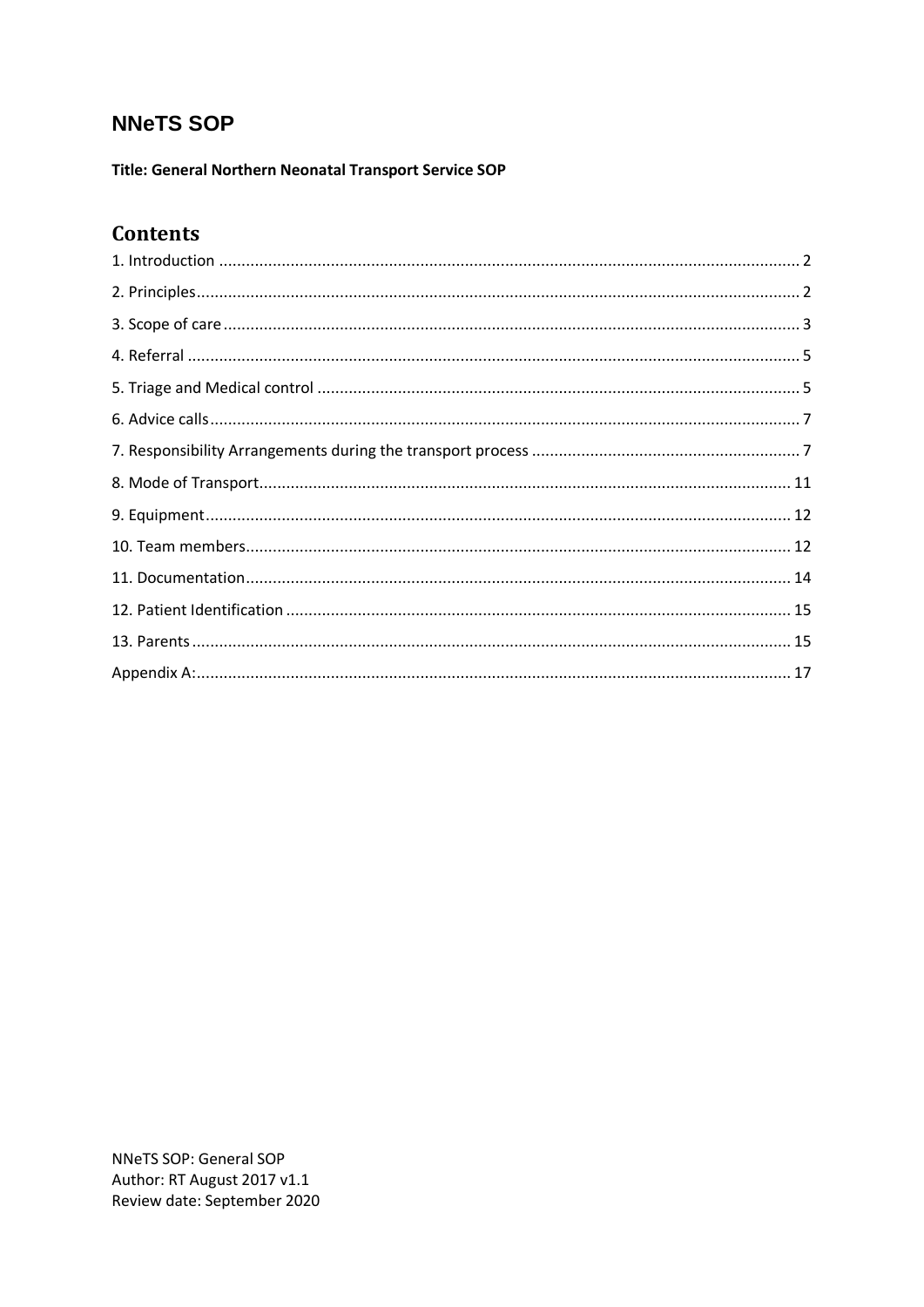# <span id="page-1-0"></span>**1. Introduction**

1.1. This document outlines the framework within which the Northern Neonatal Transport Team (NNeTS) outlines the modes and scope of operation of the service.

1.2. NNeTS is a regional neonatal transport team which has been commissioned by the Northern Neonatal Network on behalf of NHS England to address the need for a single neonatal transport service serving the North East of England as outlined in the report by the RCPCH team led by Professor David Field in 2015 (for NHS England). The team is hosted by Newcastle upon Tyne Hospitals NHS Trust (NuTH) and team members are employed by the Trust. The team is co-located with the Neonatal Intensive Care Unit (Ward 35) at the Royal Victoria Infirmary, Newcastle.

# <span id="page-1-1"></span>**2. Principles**

2.1. All individuals working for NNeTS are required to be aware of and work within the clinical governance structure of NuTH. NNeTS governance processes will also link into the defined governance processes of the Northern Neonatal Network, including annual publication of a NNeTS report to the Network Board.

2.2. The service aims to meet the service specifications set out in the CRG Neonatal Transport service specifications document (NHS England, 2014) and the standards set by the BAPM for specialist neonatal transport services. NNeTS submits data nationally to the Neonatal Transport Group (NTG, formerly Transport interest Group, TIG) benchmarking performance against these standards and the other Neonatal Transport services around the UK.

2.3. NNeTS aims to provide high quality neonatal care for infants and their families from the first point of contact, through transport, to arrival at the destination unit. NNeTS provides:

- A single point of telephone contact for referring clinicians 24 hours a day.
- Access to specialist Consultant neonatologist advice 24 hours a day.
- Triage of requests for transport to an appropriate level of transport provision and dispatch of a NNeTS teams within a clinically appropriate time window (as per BAPM standards).
- Support for high-risk obstetric transfers by locating a suitable maternal bed and neonatal cot (in-utero transfer requests) and linking obstetricians in the referring and receiving centres
- Identification of a suitable cot within the region so that the most appropriate care is provided in the most appropriate location for any baby requiring specialist care in the Northern region
- Neonatal transfers carried out in a way that maximises patient safety, comfort and dignity whilst minimising patient pain, discomfort, or distress.
- Consideration of the needs of parents/guardians and facilitation, where possible, to avoid separation of babies from their parents in transport.
- Appropriate communication between all parties to ensure the efficient and effective continuity of patient care.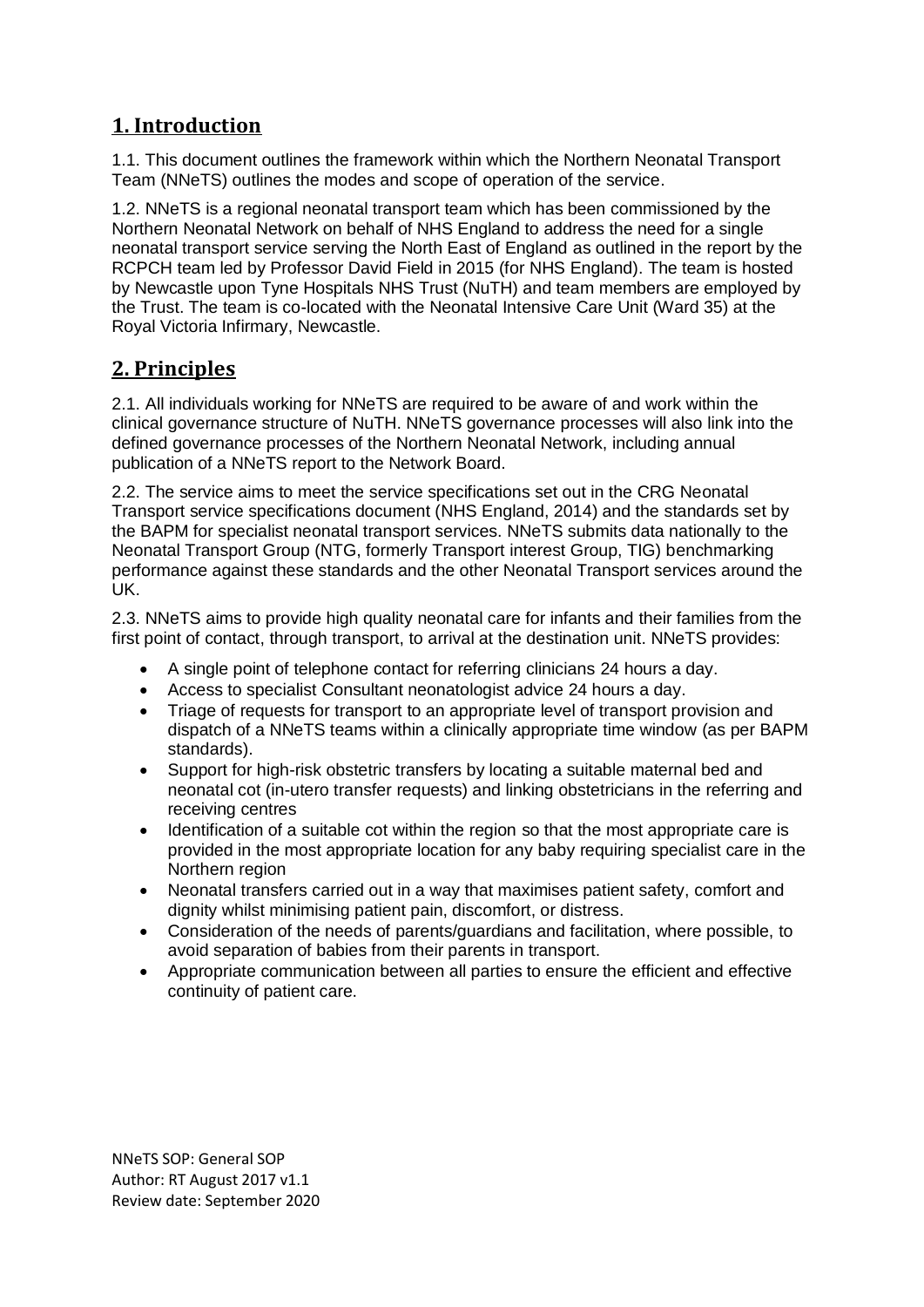# <span id="page-2-0"></span>**3. Scope of care**

3.1. NNeTS serves the babies born within the catchment of the Northern Neonatal Network. The Northern Neonatal Network is one of the 11 Operational Delivery Networks in England. Its aims are:

- To provide a safe, high quality service for special neonatal care workloads across the network region, and seek to improve outcomes for all babies born and cared for within it
- To maintain a framework for demonstrating the attainment of minimum quality standards, the implementation of continuous quality improvement, and adequate risk management in special and intensive neonatal care across the region
- In collaboration with the Region's Specialist Commissioners at NHS England, to agree the appropriate allocation of capital and revenue for neonatal care across the Network.

The Northern Neonatal Network is the largest of the neonatal networks in England in terms of geographical area covered. It stretches from the borders of Cumbria and Northumberland down past the Tees valley into North Yorkshire, where it borders the Yorkshire & Humber Neonatal Network. There are a total of 11 units within the Network. Four of these are designated as Level 3 or Neonatal Intensive Care (NICU), and seven are designated as Level 1 or Special Care Baby Units (SCBUs). The eleven units working collaboratively with the Network to cater for a population of over 3 million people and an annual birth rate of approximately 35,000. It covers all Local Authorities in the North East and North Cumbria and care is provided on the 11 sites by nine different NHS Foundation/Acute Hospital Trusts.

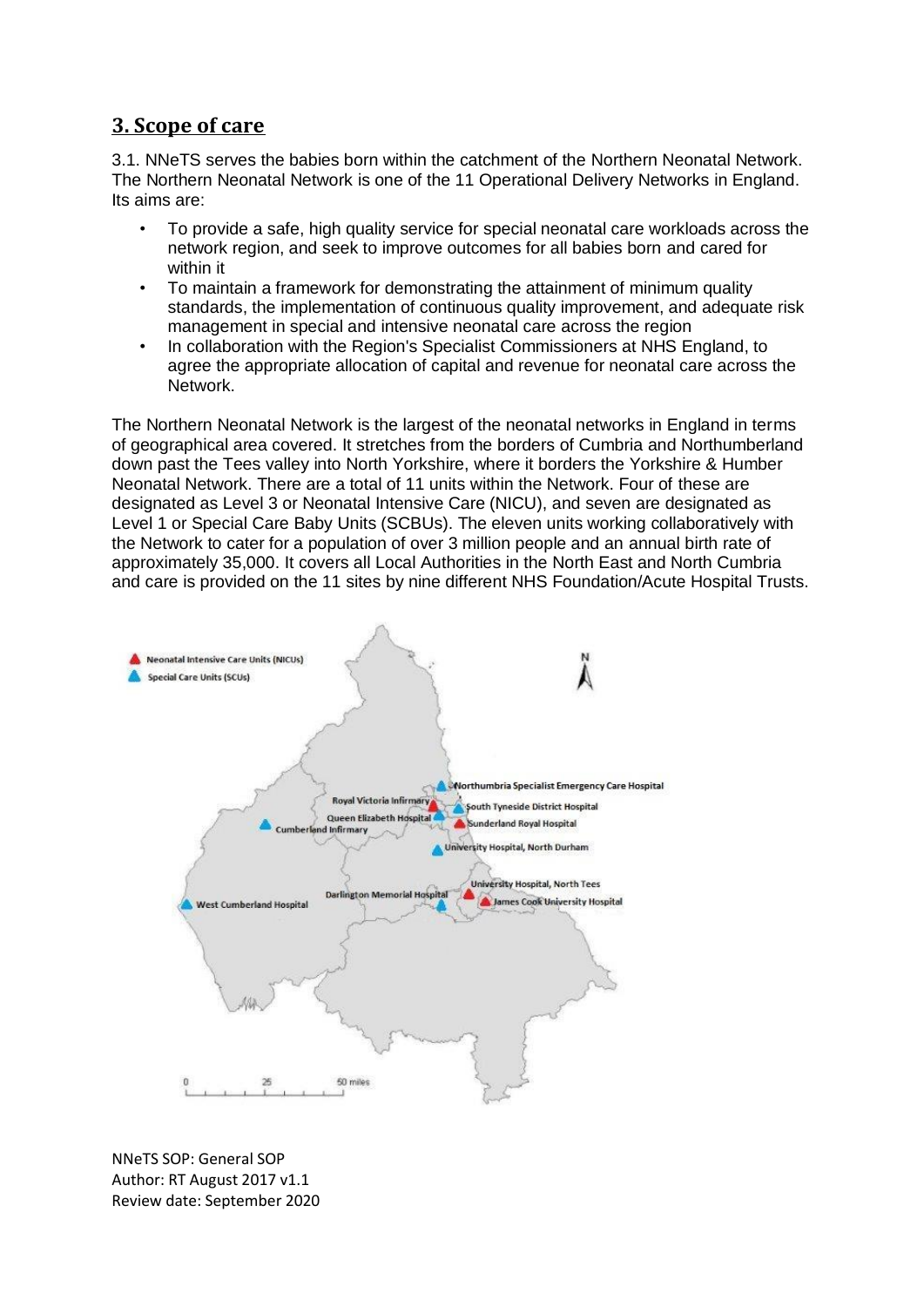NNeTS provides the Neonatal Transport services within the Network, *including* (but not limited to) the transfer of:

- All newborn infants whose mothers were booked for delivery within the Network.
- Acute uplift for intensive care.
- Transfer for specialist opinion, investigation or treatment in regional or supra-regional centres.
- Repatriation to their base units within the Network.
- babies from a neonatal unit within the network for palliative or end of life care, at hospice or home, when appropriate and feasible.

### **3.2. Exclusions**

NNeTS is primarily a transport service and the responsibility for immediate and initial stabilisation of a critically unwell baby rests with the referring team. NNeTS does not have provision to dispatch either a resuscitation or stabilisation team in response to a neonatal emergency. Trusts with Midwifery Led Unit (MLUs) satellites to their main obstetric centres need to have local agreements and pathways in place to provide emergency neonatal care at the MLUs, should it be required (Neonatal Support for Stand Alone Midwifery Led Units (MLUs): A Framework for Practice, British Association of Perinatal Medicine, May 2011). Clinical advice on emergency treatment can be obtained by contacting NNeTS by telephone.

NNeTS will **not** be responsible for the transfer of the following patient groups (i.e. exclusion criteria precluding NNeTS transport):

- >6kg weight
- >6m old (corrected age)
- 'Non-neonatal'-scope of illness or reason for transfer (e.g. fulminant meningococcal sepsis or polytrauma)

As routine, NNeTS does not provide:

• Intra-hospital transfers of patients except in exceptional circumstances.

Rarely, time critical transfers for **immediate** lifesaving treatment (e.g. balloon atrial septostomy) **where it is deemed** that the referring hospital will be able to transfer more quickly *and* that this non-specialist transfer **will** result in significant clinical benefit may be appropriate. These should be discussed immediately with the NNeTS consultant as moving these babies using a NNeTS team *may well* still be the most clinically appropriate option but requires a Consultant-level discussion to weigh up the risk/benefit of waiting for the team to arrive.

NNeTS recognises that in exceptional circumstances the service may be able to provide extra-ordinary support to clinical teams across the region and a subsequent NNeTS transfer may be appropriate in some of the above situations. The decision to extend this support rests with the Consultant covering the NNeTS service at the time of referral, and depends on both the ongoing NNeTS workload and the availability of local or other non-neonatal transfer capability.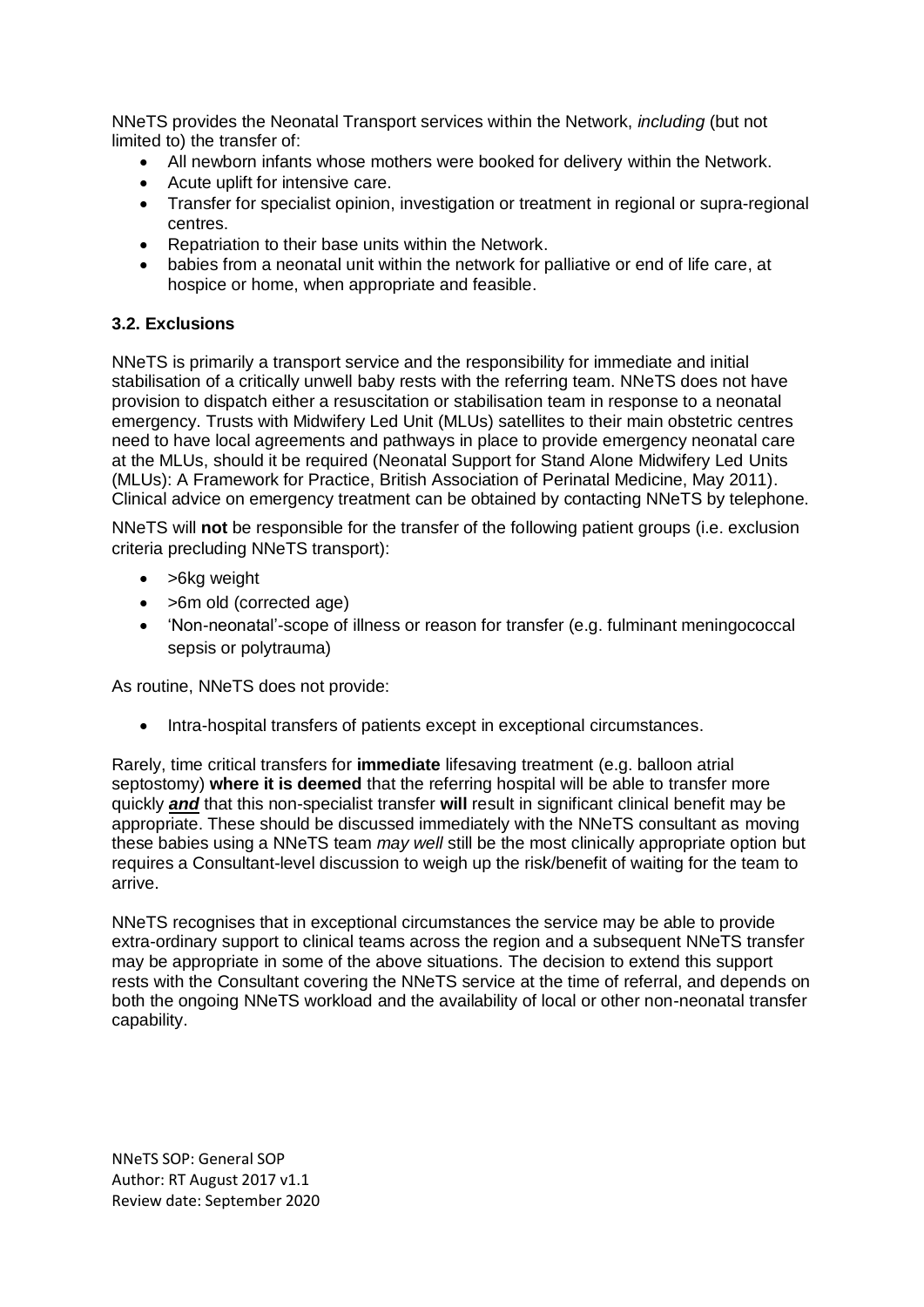# <span id="page-4-0"></span>**4. Referral**

4.1. To request a transfer the referring hospital is required to make a telephone request to NNeTS. Referrals will be accepted from:

- Obstetric services for maternal bed and co-located neonatal cot availability (if required)\*
- Neonatal services for all transfers
- Paediatric services across the region for transfers of babies with neonatal-type illnesses (where the baby meets the age/weight criteria)

\*These in utero transfers will be undertaken by the North East Ambulance Service (NEAS) and are outside of the scope of provision of patient transport by the NNeTS clinical team.

4.2. Acute referrals will be dealt with by the following procedure:

- NNeTS administrator (office hours) or NNeTS nurse (out of hours) records contact details of referring clinician and patient demographics in NNeTS referral record book.
- Call conferenced or passed onto NNeTS nursing or medical staff depending on time of day and nature of referral.
- Clinical details presented by referring clinician and recorded by NNeTS team member in NNeTS referral record book.
- Clinical advice provided by NNeTS team member as required.
- NNeTS team contact receiving units and confirm location of cot to receive baby
- Receiving (usually NICU) centre Consultant call conferenced
- Clinical details summarised by NNeTS team member.
- Further questions and clarifications on clinical status of patient as required
- Additional clinical specialists can be added to the call conference as required.
- Plan agreed for clinical stabilisation and transfer of patient (if required).
- Dispatch of NNeTS team can occur at any point in the referral call, for example if early conversation suggests a time-critical situation and the NNeTS Consultant is able to provide ongoing advice by telephone

# <span id="page-4-1"></span>**5. Triage and Medical control**

5.1. The decision to dispatch a NNeTS Team is based upon the clinical information provided by the referring unit. This decision takes into account the ongoing NNeTS workload at the time of referral and the relative priority of the request (with reference to the Transfer Category Priority List: see appendix A).

5.2. All decisions will be clearly documented as part of the NNeTS clinical record. NNeTS will also eventually ensure that all conference calls will be digitally recorded and stored according to the Data Protection Act.

5.3. The Consultant with responsibility for NNeTS at the time of receipt of a referral will decide upon the appropriate composition for the responding NNeTS team based upon the clinical information available and their own knowledge of the competencies of staff on duty. NNeTS teams will be made up of a combination from the following:

- Doctor (NuTH Speciality Doctor, Neonatal Higher Specialist Trainee, Paediatric Specialist Trainee, Clinical Fellow)
- Transport (Advanced Neonatal) Nurse Practitioner
- Specialist Transport Nurse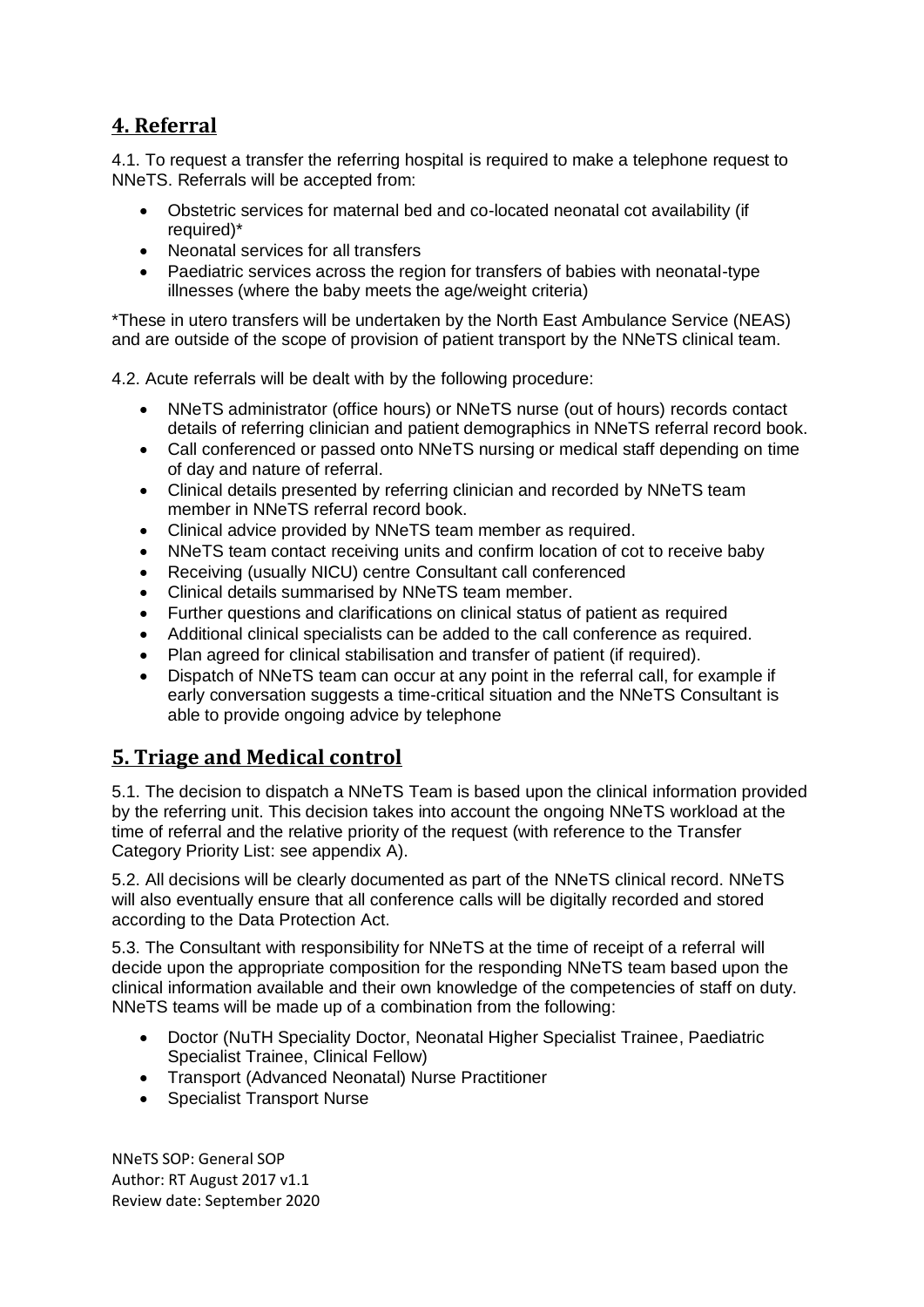5.4. Where clinically indicated, transport episodes may be Consultant delivered though this is not a common occurrence. Senior grades of non-Consultant doctors will more often be delivering the clinical care in transport for the majority of cases (particularly acute uplift) 5.5. Teams may be defined as either 'nurse-led' or 'medic-led'.

- A medic-led team will contain a NNeTS Doctor or Transport Nurse Practitioner (TNP).
- A nurse-led transport is delivered by NNeTS Specialist Transport Nurse(s) (e.g. repatriations)

5.6. When the Consultant responsible for the NNeTS team is not immediately available to provide triage and medical oversight/support to the team (for example due to giving direct clinical care to a critically ill patient) the following set of criteria applies before a transport is accepted and the team dispatched:

- The non-Consultant doctor/TNP/specialist transport nurse should decide for themselves whether they have sufficient competence and experience to undertake the transport based upon the clinical information provided.
- If they consider themselves not to have the appropriate level of experience and competence this must be communicated to the Consultant covering NNeTS if at all possible.
- If appropriate and unavoidable (by means of the NNeTS Consultant being unavailable), the referring and/or receiving unit Consultant (whichever is most appropriate to the task at hand) should be available for advice and to support the NNeTS staff in the transport.
- As the team are unlikely to leave without a destination cot confirmed, the most likely appropriate source of advice in lieu of the NNeTS Consultant will be the receiving unit Consultant.
- Arrangements for the transport must be confirmed with the on-call NNeTS Consultant at the earliest opportunity.

5.7. In circumstances when additional clinical personal may need to be added to the NNeTS Team to ensure patient safety, such as an off-duty NNeTS doctor or Consultant from the referring or receiving hospital with specific skills, the request for assistance would normally come from the on-call NNeTS Consultant and transport to the required location coordinated by NNeTS.

5.8. When a NNeTS Team is not immediately available due to clinical demand, transport requests will be prioritised according to the NNeTS Transfer Category Priority List (see appendix A). In addition:

- Patients referred from hospitals within the Network catchment will be prioritised. If the patient referral is from an out of region hospital, they will be asked to refer to the appropriate local service.
- The length of wait until a team becomes available will be assessed.
- Discussion will take place between the on-call NNeTS Consultant and/or Lead Nurse and a Consultant at the referring hospital and receiving hospital and a clinical decision will be made either to:
	- o Wait until the NNeTS team is available
	- o Ask the referring hospital to transfer
	- o Ask another transport service to transfer

When ambulances are booked, the speed of response asked for from NEAS will vary depending on the agreed category of priority of the referral (see section 8).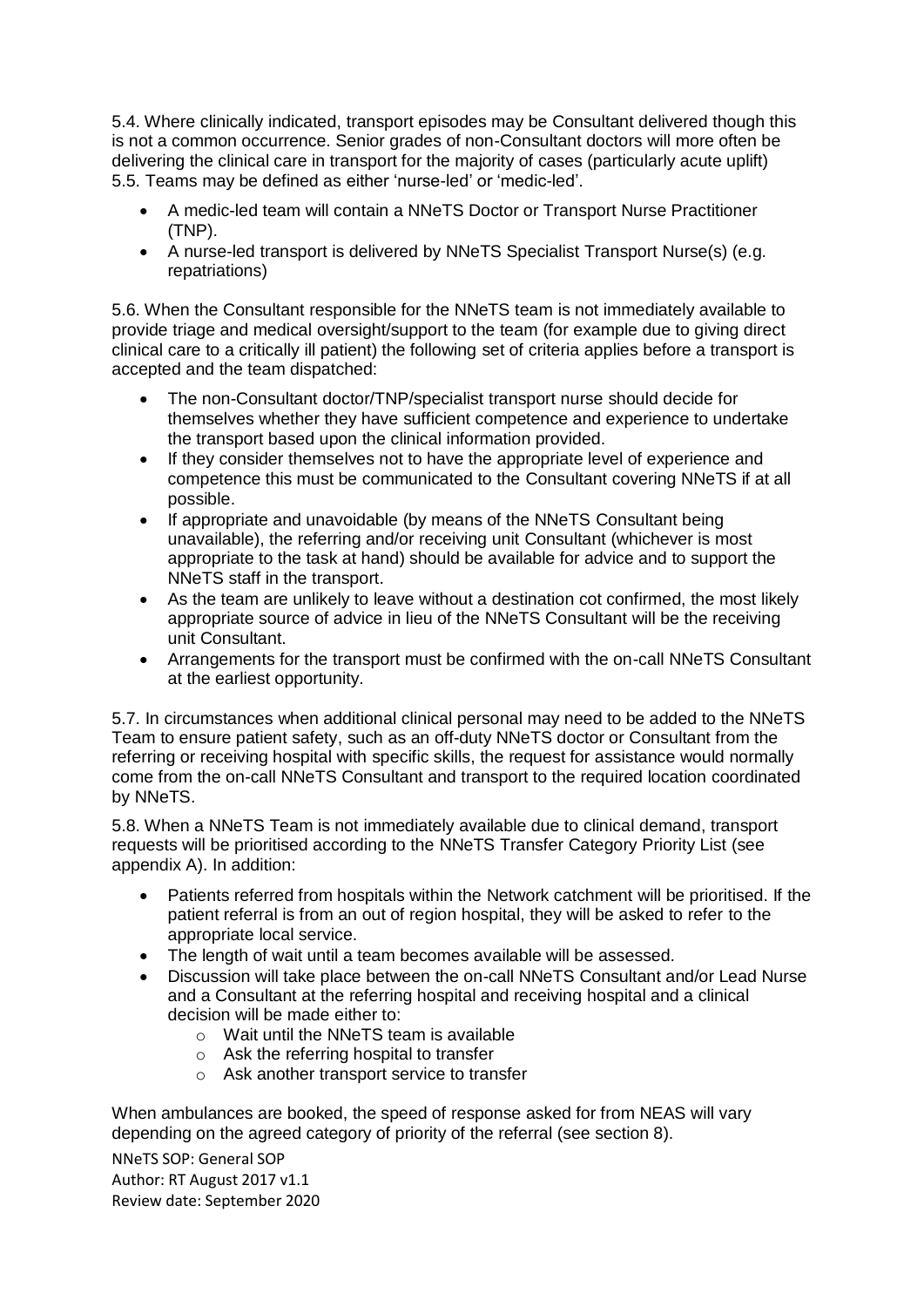# <span id="page-6-0"></span>**6. Advice calls**

6.1. Advice calls may form part of the transport process or be independent of any request for transfer.

6.2. Advice will only be given by a member of the NNeTS Team when it falls into their area of expertise. This area will vary according to the team member's background and experience.

6.3. Advice calls will be directed by the NNeTS administrator and conferenced through to a suitable clinician. A member of the NNeTS Team will normally be party to these conversations through call conferencing when available as the facilitator for obtaining advice but not necessarily as the provider of that advice.

6.4. The clinicians giving advice are responsible for their advice, accepting that it is based upon the information provided to them, but they cannot insist that such advice is acted upon. Any advice received by the NNeTS team must be documented in the baby's transport clinical record. Advice may come from a:

- NNeTS clinician
- NICU clinician from the receiving unit
- member of a specialist team from the receiving unit (e.g. surgery or cardiology)
- third party specialist clinician (e.g. Consultant from a tertiary centre) who would otherwise have no direct responsibility to the patient\*

\*Specifically this must be requested by the NNeTS consultant

## <span id="page-6-1"></span>**7. Responsibility Arrangements during the transport process**

### **7.1. Introduction**

Transfer of patients by NNeTS necessitates that the care of patients is handed over from the referring hospital to the Transport Team, and then from the Transport Team to the receiving hospital. Recognition and acknowledgement that there is not a sudden change in responsibility for the patient's care, but that this shifts dynamically during the transfer process, is central to understanding that the patient's best interests must remain paramount throughout. Understanding the changing responsibilities existing at different time points within the process is also important in ensuring that a cooperative approach is achieved across the three or more teams of clinicians involved in a transfer.

### **7.2. From referral to handover**

The patient remains the sole responsibility of the referring hospital team (and Consultant) until the timepoint when an adequate verbal handover of the patient to the NNeTS Team has been completed. This can only take place once the NNeTS Team has arrived at the patient's bedside.

While awaiting the arrival of the NNeTS Team the referring hospital team may be given advice from the NNeTS Consultant or a third party (such as the receiving unit/other specialist clinician). However, they remain solely responsible for providing adequate information upon which that advice is obtained and for the consequences of deciding whether or not to act in accordance with that advice.

### **7.3. From handover by the referring hospital team to departure.**

On completion of handover at the referring hospital the NNeTS Team will assume joint responsibility for the management of the patient with the referring team Consultant. The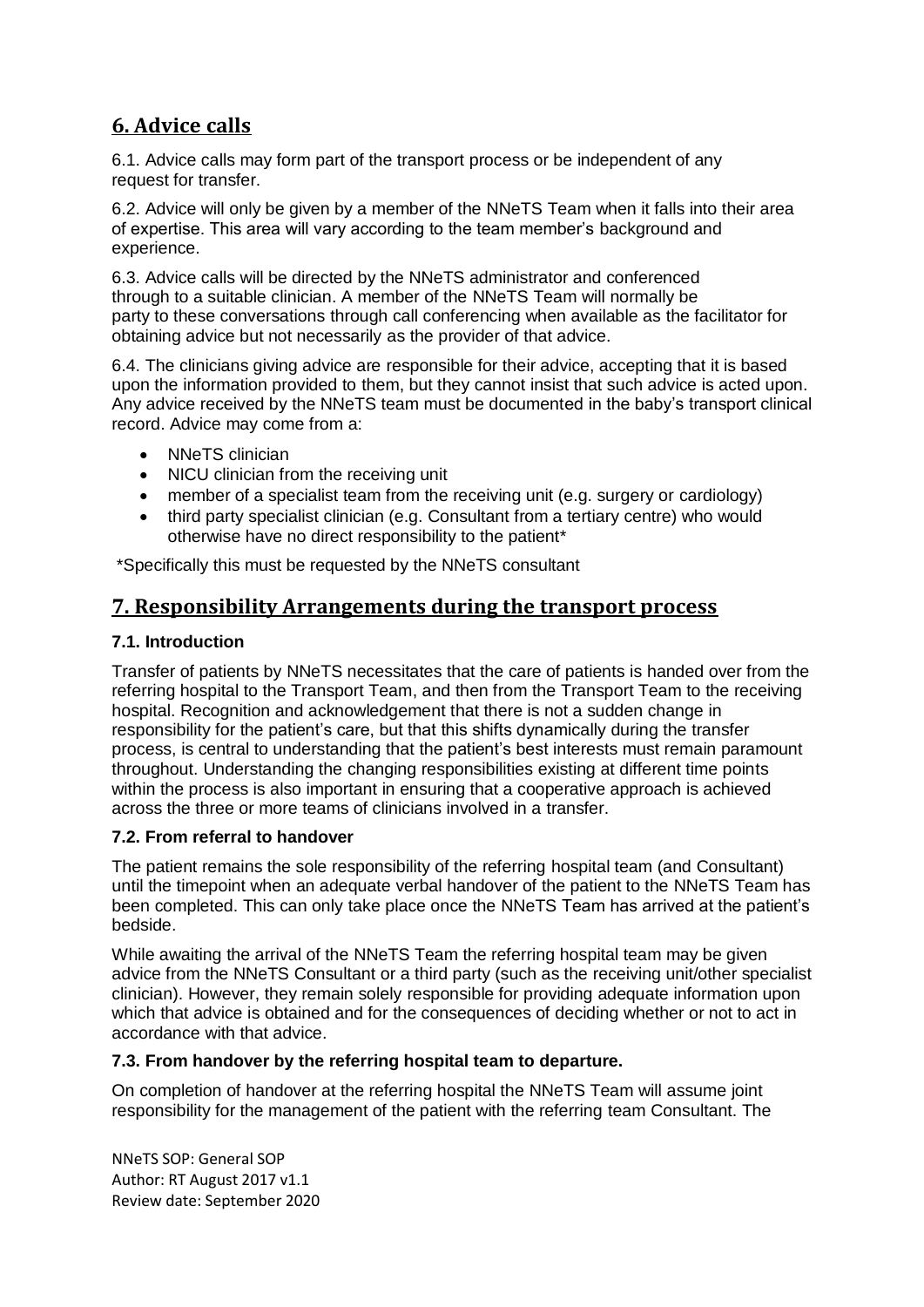NNeTS Consultant on duty will assume ultimate responsibility for the patient when the Transport Team *departs* the referring hospital with the patient.

The referring hospital Consultant(s) and team must not abdicate from their ongoing responsibility for the patient (to the NNeTS Team) immediately after handover. The referring unit Consultant(s) and other responsible staff within the referring hospital should render to the NNeTS Team any assistance necessary to enable the safe preparation of the patient for transfer.

If there is any clinical disagreement between teams regarding how to proceed at this point (with, for example, the sickest patients) it is the duty of the NNeTS team staff present to ensure that they communicate with the NNeTS Consultant on call immediately. They should always ask the referring hospital Consultant to engage in a conference call with the NNeTS Consultant on call in order to jointly agree a way forward in the baby's best interests. Service users, by implication, agree to this responsibility when approaching NNeTS with a transport request.

Ultimately the decision to transport a baby rests with the NNeTS team about to undertake the transport. Transport may be declined based on:

 Change in clinical condition between referral and arrival *or* after a move into the transport incubator, such that the transport would be unsafe or inappropriate *to the point of not being in the baby's best interests* (e.g. clinical deterioration requiring significantly more support prior to transfer for an *elective* assessment or treatment)

#### **OR**

 If the change in clinical condition means the receiving centre would not now be the appropriate destination with respect to level of care for the baby (e.g. a baby for repatriation deteriorates to point of requiring respiratory support thus cannot return to a level 1 unit).

During this first phase of shared care, the Consultant from the designated receiving unit/specialist service may also be usefully conferenced into discussions regarding the ongoing treatment of the baby, if required, to:

- Help resolve pragmatically any disagreement between the referring team and the NNeTS team (including the NNeTS Consultant) about appropriateness of transfer
- Ensure treatment optimisation during the transport episode until arrival in the 3°/4° centre (which may require them to formally assume responsibility for care delivered in a shared capacity with the NNeTS Consultant, or if appropriate to assume full responsibility for the treatment delivered in transport)

### *Examples:*

- $\triangleright$  Involvement of the receiving NICU consultant to decide whether to move a severely encephalopathic and acidotic baby for cooling vs. instituting palliative/end of life care locally where there is disagreement between the NNeTS service and local staff
- $\triangleright$  Liaison during the shared care phase and during transport with a cardiac PICU intensivist for advice regarding ongoing management in transport of a baby to an ECMO centre, *including* responding to changes and seeking advice while travelling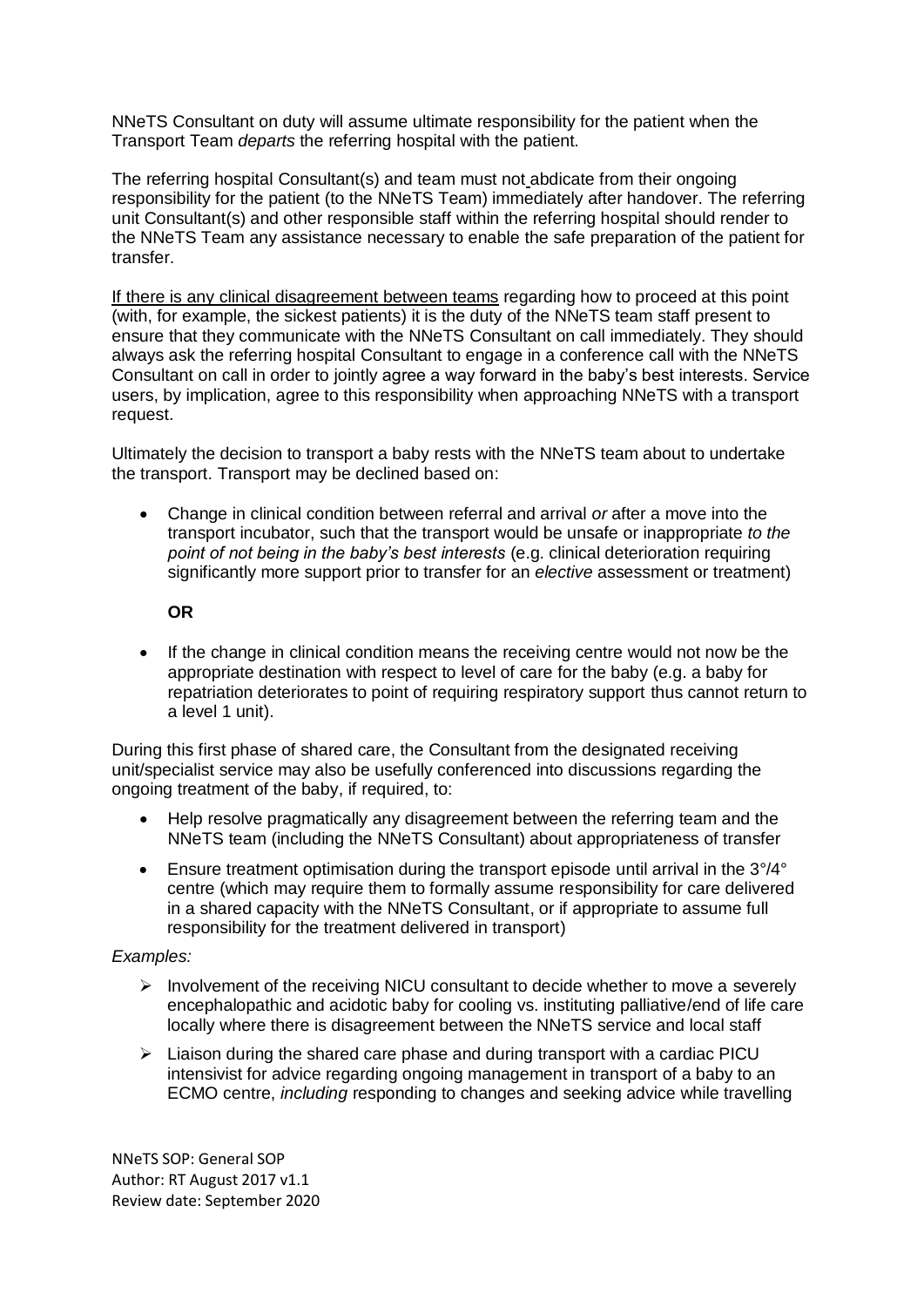It is also accepted best practice that the NNeTS team involve the receiving centre's Consultant *pre-departure* if there is a decision about ongoing care (during transport) which is dependent on the facilities/team to which the baby is being transferred.

### **7.4. During transfer**

During the transfer of a patient from the place of care in the referring hospital until arrival at the place of care in the receiving hospital, NNeTS is solely responsible for the patient's care. The NNeTS Consultant on duty is ultimately responsible for the patient during the transfer. This line of responsibility is maintained despite a lack of physical proximity.

During this time the NNeTS Team may act upon advice from a third party (e.g. from the receiving unit/other specialist clinician) but is responsible for providing adequate information upon which that advice is obtained and for deciding whether or not to act in accordance with the advice.

The **only** (and very rare) exception to the NNeTS Consultant having overall responsibility for the ongoing transport is when, by confirmed and documented agreement between parties, the NNeTS Consultant on call cedes overall responsibility for the transport to another Consultant with the agreement of the NNeTS team on the road (for example an ECMO or PICU Consultant in the receiving centre).

In reality, the majority of transports where this may present as an issue (a tiny minority of total transports) will be managed with the responsibility for the transport resting with the NNeTS Consultant utilising varying degrees of input from the receiving Consultant and a shared-responsibility model of care delivery.

### **7.5. Handover in the receiving hospital**

The care of the patient remains the NNeTS Team's responsibility until an adequate handover of the patient to the receiving team has been completed. Responsibility for the patient passes completely over to the receiving team once the patient has been transferred off the transport trolley and, where required, stabilised on the receiving team's life support equipment.

It is expected that upon arrival at the receiving hospital, the receiving team would render as required any immediate assistance necessary for the care of the patient. This may take place even before the handover process has been completed.

On rare occasions, additional clinical care by the NNeTS Team may be required (e.g. to facilitate a CT scan on arrival). This should be agreed with the NNeTS Consultant at the earliest opportunity in order to ensure it does not compromise NNeTS ability to respond to higher priority activities. Under these circumstances the primary responsibility for the patient rests with the receiving team. The NNeTS Team will act **solely** as technicians for the safe transfer of the patient using NNeTS equipment.

### **7.6. Transfers delivered by Transport nurses**

The responsibility and accountability arrangements as detailed above continue to apply when transfers are delivered by NNeTS Specialist Transport Nurses acting independently. This is both at referring hospitals, during transfer and at receiving hospitals.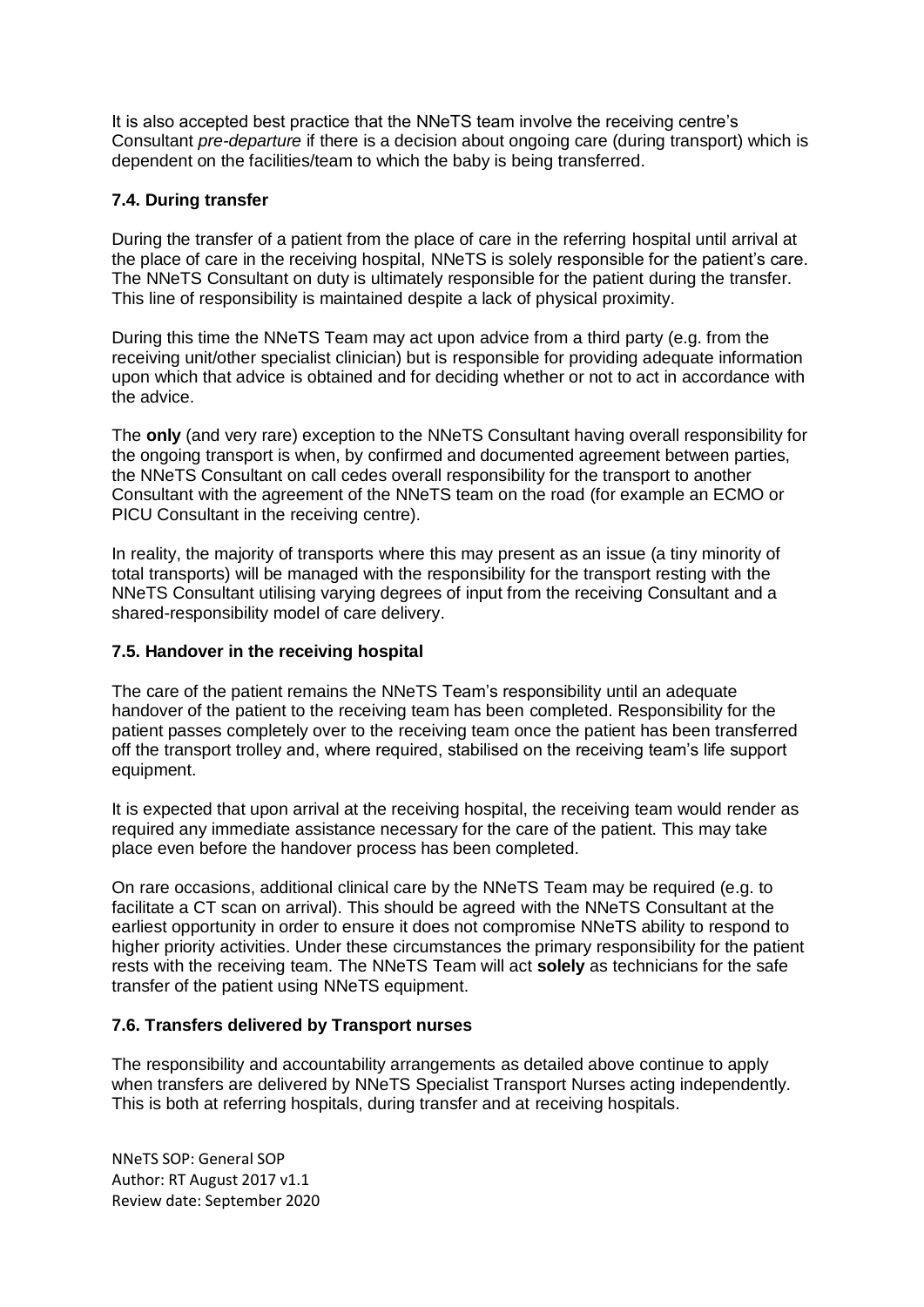### **7.7. Transfers delivered by non-Consultant Doctors/Transport Nurse Practitioners.**

The responsibility and accountability arrangements continue to apply when transfers are delivered by non-Consultant Doctors/Transport Nurse Practitioners (TNPs) acting independently. Before accepting the responsibility for a patient the non-Consultant Doctor/TNP should independently assess the patient and decide whether or not the transfer of that patient is within their experience and competence. Should they decide that this is not the case, responsibility for care of the patient remains with the referring team until such time as alternative arrangements can be made for NNeTS to enter the period of shared care with a view to transporting the patient e.g. attendance by the NNeTS Consultant on duty or another senior NNeTS transport doctor.

### **7.8. Patient death before or during transport**

NNeTS recognises that at any point during the transport process, from initial contact onwards, the patient's clinical condition may change and palliative or end-of-life care at the referral centre may be appropriate. This decision should be made jointly with the:

- Referring Consultant(s)
- NNeTS Consultant
- Receiving Consultant.

If this occurs while the NNeTS Team are in attendance, responsibility for the patient's care will then move back to the referring hospital Consultant. Again NNeTS recognises that this is a dynamic process but the referring hospital will assume ultimate responsibility for delivery of palliative and/or end-of-life care.

On discussion with the responsible NNeTS Consultant on duty the transport team may remain at the referring hospital to continue shared care with the referring hospital team if it is appropriate, possible, and in the best interests of the baby.

### **7.9 Patient death or life-threatening deterioration during transport**

If a baby is to be moved whilst very unwell or unstable, there may be a real risk of death during the process of transport as the clinical environment in the back of the ambulance applies increased physiological stressors to the patient compared to those experienced in a static cot.

The only clinical justification for moving a baby in extremis is that the definitive treatment required to give any chance of survival is not available in the referring centre (for example surgery for perforation of the bowel, or ECMO). In the event that this possibility arises, the NNeTS team must coordinate discussions about the appropriateness of subsequent transport between the transport team, the referring Consultant, the NNeTS Consultant on duty and (if appropriate) the receiving Consultant (see Section 7.3) before presenting the accepted and agreed plan to the parents jointly (NNeTS team and referring Consultant).

Where this outcome is being considered, there must be frank discussion as to the risks of transfer with the parents (without undue delay in process if the agreed decision is to undertake transport). All such discussions should be fully documented in the transport record.

If deterioration and cardiac arrest occurs during the process of transport, the ambulance must be stopped and resuscitative measures commenced as appropriate and planned. The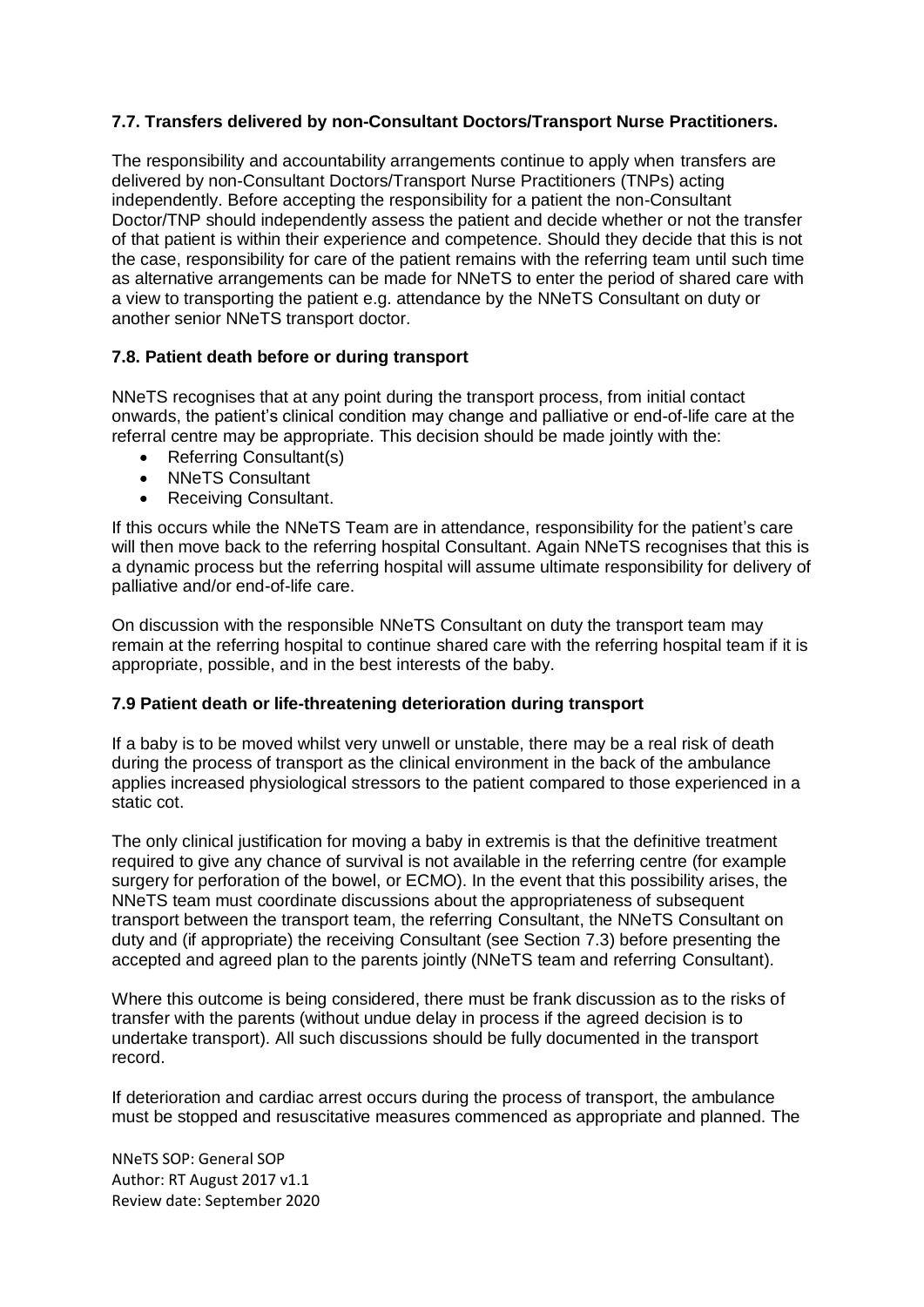Consultant on call for NNeTS must be contacted immediately and involved in the clinical process.

In the event of a successful resuscitation, a decision must be made as to whether to continue to planned destination, return to the referring centre, or divert to a closer unit with suitable facilities for ongoing care.

In the event of failure of return of spontaneous circulation, a decision must be made at what point to stop resuscitation and then to which unit to travel. It would only be *exceptional* circumstances that made it appropriate to attempt to continue resuscitation whilst still travelling as it is usually ineffective. This must be a team decision led by the Consultant on call for NNeTS. For futher guidance on collapse and death during transport, please refer to the detailed NNeTS guidance for this circumstance.

# <span id="page-10-0"></span>**8. Mode of Transport**

NNeTS is almost exclusively a land-transfer service. Ground transport vehicles are provided by NEAS for the NNeTS team. Air transport may be provided by HM coastguard (rotary wing) in exceptional circumstances where ground transport would incur a life-threatening delay for the patient: for example an out of region transport for a baby requiring ECMO at the Freeman Hospital.

Ambulances for ground transport are front-line, crewed vehicles that are provided and maintained by the North East Ambulance Service Trust (NEAS). NEAS is responsible for providing drivers trained to the appropriate standard for all types of driving, up to and including emergency response ('blues and twos') through a service level agreement.

The NHS England Neonatal Transport Service Specifications (E08) requires that neonatal transport teams be dispatched from base unit in response to a time-critical referral within 1 hour of the referral telephone call. For *any* uplift or intensive care referral, the transport team should arrive at the patient's cotside within 3.5 hours of the referral call. The clock starts when the referral telephone call begins, or the point during the telephone call when it becomes clear (and is agreed) that a referral for uplift is required (for example where the initial call is for advice). For other transports the BAPM dataset categorises transports based on a decision made as to whether the transport should be completed on the same day (i.e. within 24 hours), or can wait longer than 24 hours.

As NNeTS use NEAS ambulances, appropriate prioritisation needs considered for the call made to NEAS to request an ambulance:

- For *time-critical* transports, an emergency ambulance (8-minute response) must be requested in order to fulfil the 1 hour dispatch time as per NNeTS service specification
- For *non-time critical intensive care transport/uplifts* a request for an emergency ambulance (8-minute response) is required to ensure the team arrives by the patient cotside at any of the regional NICUs/SCBUs within the 3.5 hours to 'arrival by the patient' time, *if* departing from base.
- *For 'same day' transport*, it will most likely be appropriate to seek an urgent ambulance (to arrive within 1 hour; e.g. if moving a repatriation for non-ITU care was vital to free-up capacity in a NICU): if there is significant delay in the ambulance arriving there should be a discussion with the NNeTS Consultant on call and the request upgraded to an emergency response to fulfil the transport.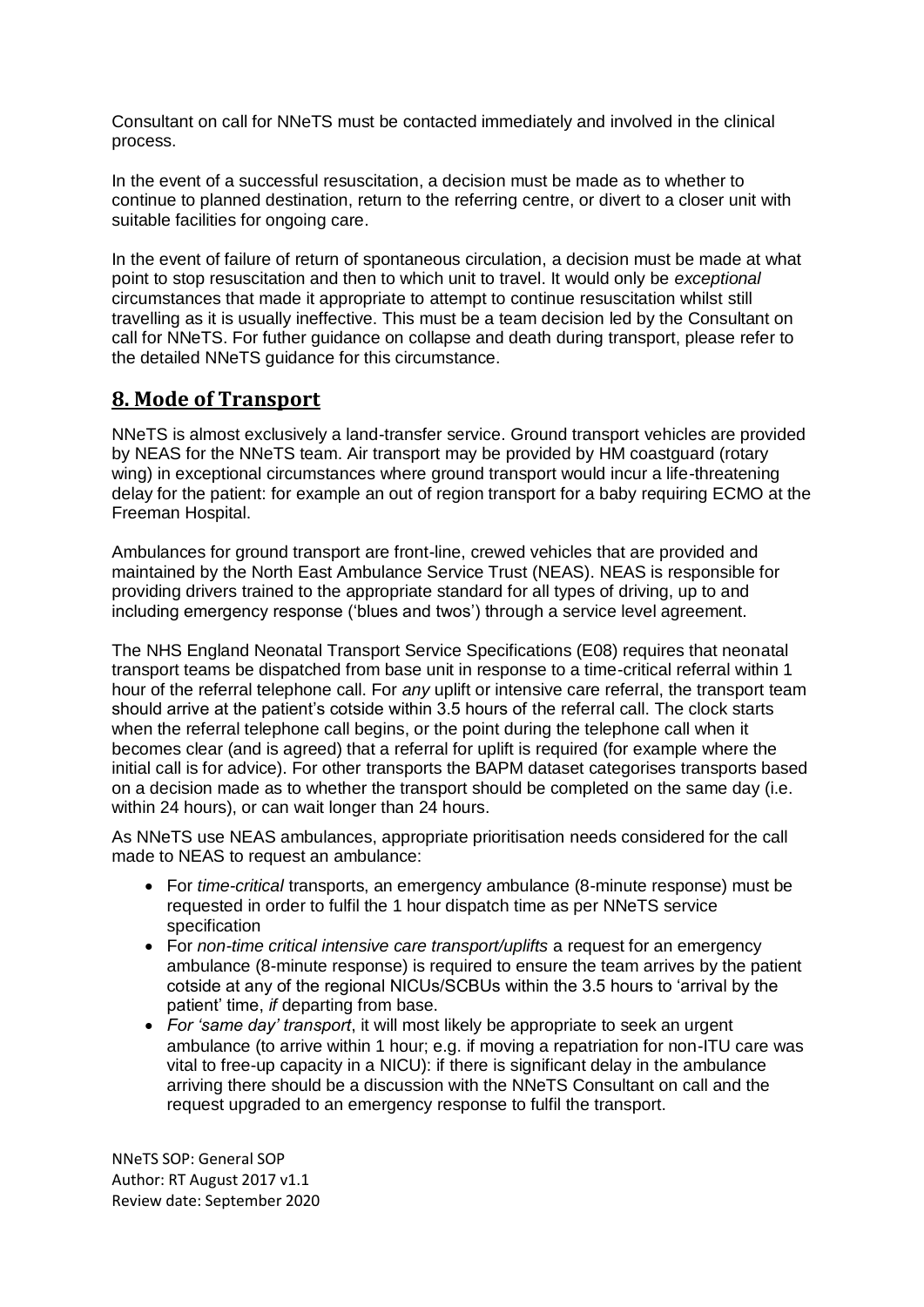*For transfers which can wait >24 hours* (e.g. simple repatriations or planned transfer for surgery), wherever possible, the ambulance should be booked ahead of time or booked on whichever priority is recommended after a discussion with the NEAS control room: NEAS may request that NNeTS ring on the day of transport and ask for a higher than routine priority ambulance. If a same-day vehicle is required it should be booked as either emergency or urgent (as appropriate). As with the other categories above, significant delay should prompt discussion with the NNeTS Consultant regarding upgrade of the request in order to ensure the delay does not compromise the safety and effectiveness of the service

If delay in providing a vehicle compromises an appropriate response to a referral, the NNeTS consultant on call should consider dispatching the clinical team with hand-held equipment bags ahead of the ambulance by other means, in parallel with upgrading the response time to ensure the transport trolley reaches the patient in an appropriate time frame to facilitate the transfer.

# <span id="page-11-0"></span>**9. Equipment**

NNeTS uses incubators in a single patient configuration for babies up to 6kgs in weight. Transport of twins in a single episode by road is not routinely undertaken with the current equipment available. All incubators and trolleys are fitted with intravenous infusion pumps, appropriate ventilators, monitors and suction units. Any fault with, or failure of, equipment must be reported to the NNeTS Specialist Nurse Lead (BF) as soon as returned to base. In the case of minor faults, a risk assessment must be completed as to whether the piece of equipment: can continue to be used safely; needs to be removed from use; or whether the whole trolley apparatus needs to be removed from service. Assessment, repair (if appropriate) and maintenance of NNeTS equipment must be carried out by NuTH medical engineering on site (RVI) in the first instance.

Cleaning and decontamination of equipment is by all clinical staff following the Control of Infection Policy. NNeTS must use approved and supplied equipment and consumables under normal working conditions. In exceptional circumstances, where it is in the best interests of the patient, other equipment may be used after discussion with the NNeTS Consultant on duty. A datix form will be completed in these circumstances and reviewed using the established investigation pathway to establish whether the use of a non-NNeTS piece of equipment is a result of deficiency in the service equipment which needs to be remedied.

# <span id="page-11-1"></span>**10. Team members**

## **10.1 Health and wellbeing**

Ensuring the health, safety and wellbeing of NNeTS staff is one of the most important principles underpinning the functioning of the service. As outlined in section 4.3, the NNeTS clinical team is inherently multidisciplinary. In addition to those potential team members there listed, at different times within the transport process, there may also be involvement of:

- NNeTS administrators
- NEAS ambulance staff
- Local NICU/SCBU staff (both referring and receiving)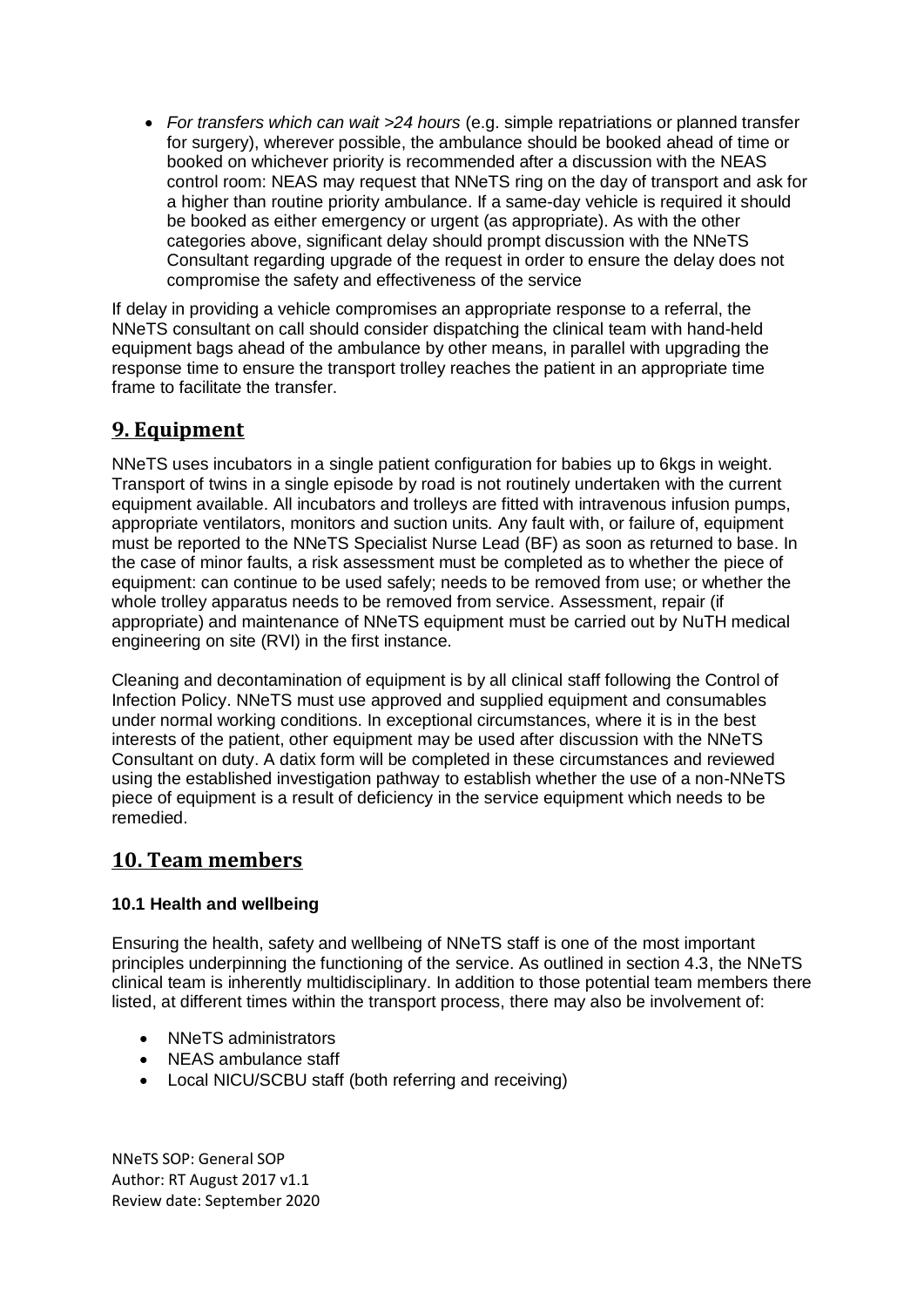The complete MDT is required in order to deliver timely and appropriate care to any given baby requiring transport in the Network.

The stressful nature of neonatal transport means that at all times, team members should be aware of the impact of the experience of working in transport medicine on their own health and that of their colleagues. NNeTS completes a daily debriefing in the morning at which any concerns can be raised, and the medical/nursing leads can provide additional planned individual or team debriefings if needed.

NuTH Occupational health (based at Regents Point, Gosforth) provide a wellbeing in work course, details of which can be accessed at:

http://nuth-

vintranet1:8080/cms/SupportServices/OccupationalHealth/SupportForMentalWellbeing.aspx

Sickness must be reported in line with NuTH guidance and if time away from work is taken, a return to work assessment will be completed where appropriate.

One of the NNeTS Specialist Nurses will be responsible for Health and Safety at Work, and liaise closely with the Health and Safety leads working in the host NICU/directorate.

### **10.2. Training and education**

The NNeTS staff is expected to adhere to the NuTH Mandatory Training Policy, Corporate and Local Induction Policy, and be expected to complete this training at the required intervals in line with host Trust requirements subsequently.

All new staff will undergo specific NNeTS orientation and equipment training against defined competencies. The NNeTS practice development lead is responsible for maintaining and updating the NNeTS team training needs analysis for all staff, against which appropriate training will be provided and which, at annual appraisal, will be used to monitor professional development.

#### Nursing Staff

Equipment education is assessed against the Competencies in Neonatal Transfers document. Initially nursing staff will be accompanied on transport by the practice development nurse and/or their designated NNeTS mentor. This will then be followed by a period of preceptorship on transfers with established nursing staff. Progress is recorded and monitored by the practice development team, Specialist Nurse Lead and by the individual themselves using a transfer log.

#### Transport Nurse Practitioners (TNPs)

New TNPs are expected to follow an extended training program which includes:

- Successful completion of the appropriate Degree-level qualification as an advanced nurse practitioner (via Sheffield University currently) then completion of Masters thesis.
- Completion of 6 monthly supervision meetings with their named medical Consultant supervisor (at NNeTS) to ensure satisfactory progress.
- Specific periods of time, to be agreed with their medical supervisor and their line manager (Neonatal Matron in the host Trust), working in a supernumerary position alongside the medical speciality trainees (initially ST 1-3, then ST 4-6) on NICU in the host Trust and on the road with NNeTS to ensure optimal clinical exposure to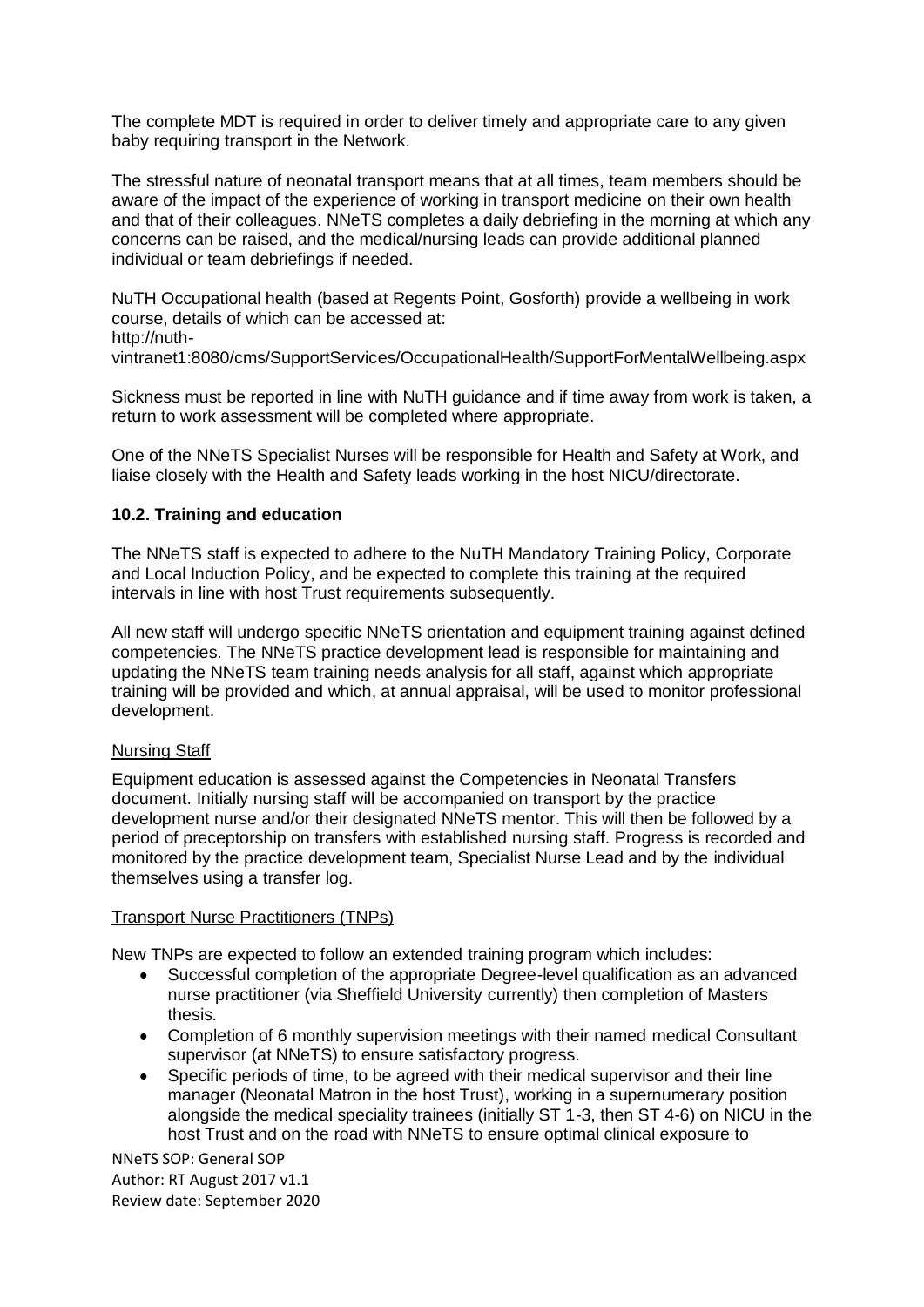neonatal medical care and with the purpose of updating skills and knowledge. As skill levels progress, the TNPs may also take part of a medical rota slot in a nonsupernumerary role.

 All TNPs will have a joint annual appraisal between themselves, their NNeTS Consultant supervisor and their line manager, which will then count towards the process of revalidation as laid out by the NMC (UK).

### NNeTS Doctors (non-Consultant)

All doctors who participate in transports for NNeTS are expected to adhere to the NuTH Mandatory Training Policy, Corporate and Local Induction Policy, and complete traiing updates as required subsequently by the host Trust.

They will receive a structured induction program at the start of their placement with the host Trust/NNeTS to ensure they have familiarity with the equipment and common transport emergencies. They are also allocated a 'transport buddy' assigned from the senior NNeTS Specialist Nurses cadre and are expected to complete the same equipment competencies as the NNeTS nurses. They will be accompanied by an established NNeTS doctor/Transport Nurse Practitioner on transport for a period of time until they are deemed competent to act independently. Training to enhance skills in advanced procedures can be provided where necessary in conjunction with ongoing education to maintain core transport skills; for example airway management. Progress and competence in transport is part of the structured review these doctors receive during their routine Consultant-led, clinical supervision which leads to assessment annually at ARCP.

As with the TNPs, clinical exposure to advanced neonatal care is also provided to the NNeTS doctors through work on the host Trust NICU.

### NuTH Neonatal Consultants with NNeTS role:

All Consultant Neonatologists who have a NNeTS role (such as transport Consultant of the week) will have experience in transport medicine, in providing support and advice to front line staff in the model of service delivery used by NNeTS. All staff are required to keep up to date with relevant policy changes and undergo training on all equipment, resources and modes of transfer if appropriate or required. Training and experience will be recorded by the individual Consultants and discussed at their annual appraisal, in proportion to the part of their clinical role that transport takes up. Any updates or training needs which are identified by the appraisal process will be arranged through and provided by NNeTS.

# <span id="page-13-0"></span>**11. Documentation**

- **All calls** concerning individual patients will have basic demographic details recorded in the transport record (currently the red transport book) by NNeTS staff.
- **All calls** will be documented on the appropriate pages in the book and form part of the clinical records for the patient. Where required these will be signed and dated by the individual completing them.
- Documentation of calls received by NNeTS **must be completed regardless** of whether the NNeTS team subsequently moves the baby (i.e. including calls for clinical advice or referrals which are subsequently fulfilled by a different transport service)**.**
- The NNeTS transport form will be completed by the team (including the predeparture checks, clinical assessment and observations and return checks).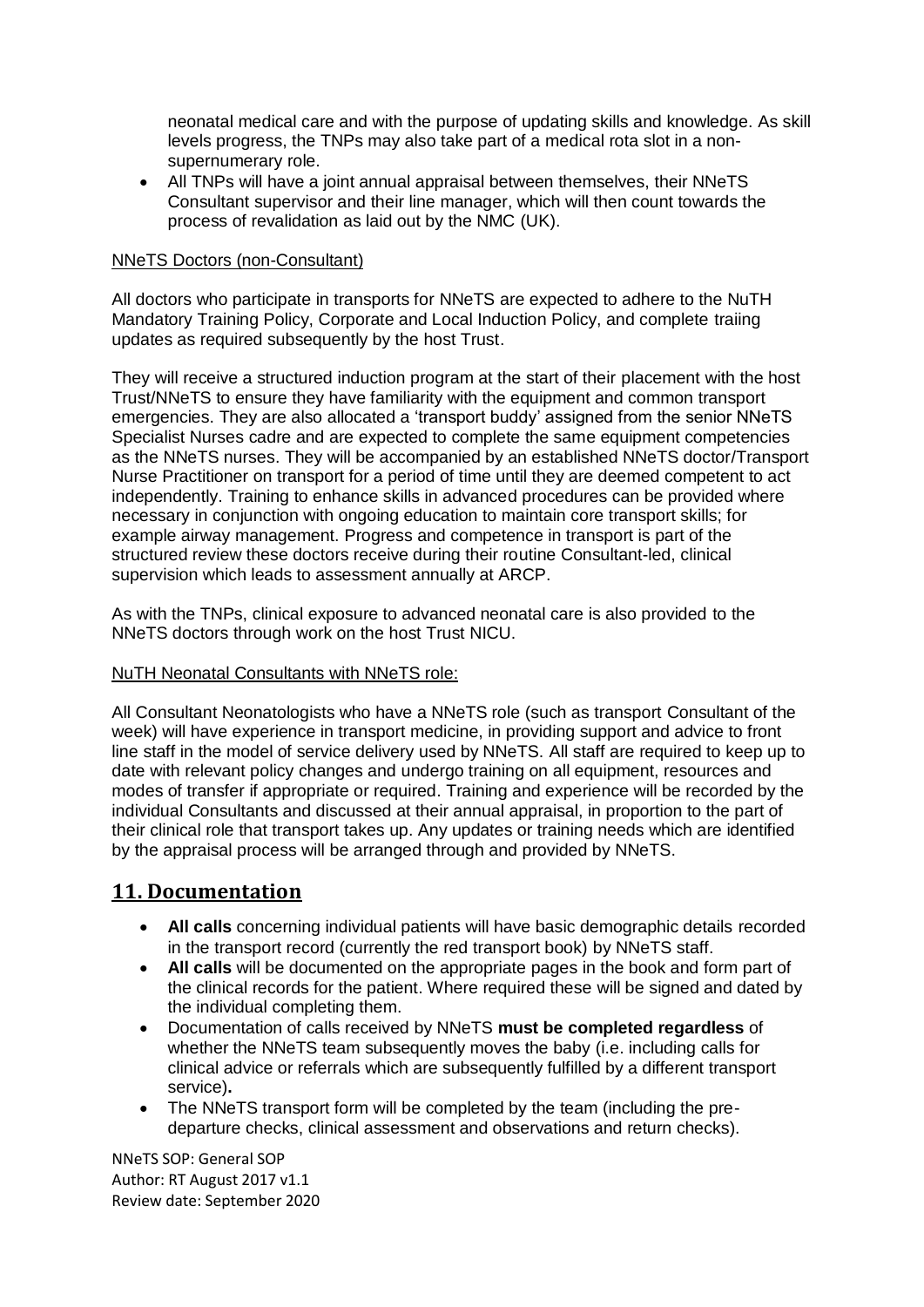- A signature from the receiving team will be obtained on the transport form to confirm safe transfer and receipt of the patient at the destination.
- The top (white) copy of the transport form will be left with the receiving hospital as part of the clinical patient record, and the carbon copy brought back to NNeTS base to close the transport episode.
- All drugs/infusions should be prescribed and administered in accordance with NNeTS process, and signed by both transport staff (where appropriate) to confirm correct administration.
- **All** untoward incidents and adverse events will be recorded in the patient's transfer notes. In addition a Datix risk management form will be completed and forwarded to the Risk Management Department for investigation.

All notes will be stored in accordance with NuTH requirements and information governance procedures.

# <span id="page-14-0"></span>**12. Patient Identification**

- All patients being transferred will have 2 identification bands in place.
- It is the NNeTS nurse's responsibility to identify the patient prior to the delivery of care and transfer by cross referencing bands with medical and nursing notes.
- Patients must an ID band that includes their name, date of birth, NHS number and gender. If NHS number not available the local hospital number should be used.
- Due to skin integrity or sensitivity, ID bands may not be appropriate for some preterm babies; a risk assessment will be undertaken in these cases and patient identification attached to clothes and/or incubator/pod.
- Once at receiving hospital the accepting nurse and NNeTS nurse must check patient ID band with medical and nursing notes.

# <span id="page-14-1"></span>**13. Parents**

- Parents will be kept fully informed of all aspects of their baby's care as part of the process of transport. These discussions will be recorded on the transport record.
- Discussions with parents will include (as appropriate):
	- o The nature of the condition affecting their child.
	- o The reason for transfer.
	- $\circ$  An explanation of the process of transfer and the potential risks.
- No formal written consent for transfer will be taken. In the case that parents refuse transport against the advice of the referring and NNeTS teams, the NNeTS Consultant should be immediately involved in discussions with the referring Consultant to try to resolve the situation.
- In exceptional circumstances, consent may be taken by the NNeTS medic (if suitably trained) for a third party procedure (e.g. ECMO, laparotomy) but **only** after discussion with the NNeTS Consultant on call and the receiving unit duty Consultant.

### Parents travelling with their baby

 One parent should be invited to travel with their child as a default position. NNeTS guidance for parents accompanying their baby in the ambulance is in place and circumstances in which it may be not be appropriate for the mother to be the accompanying parent listed therein.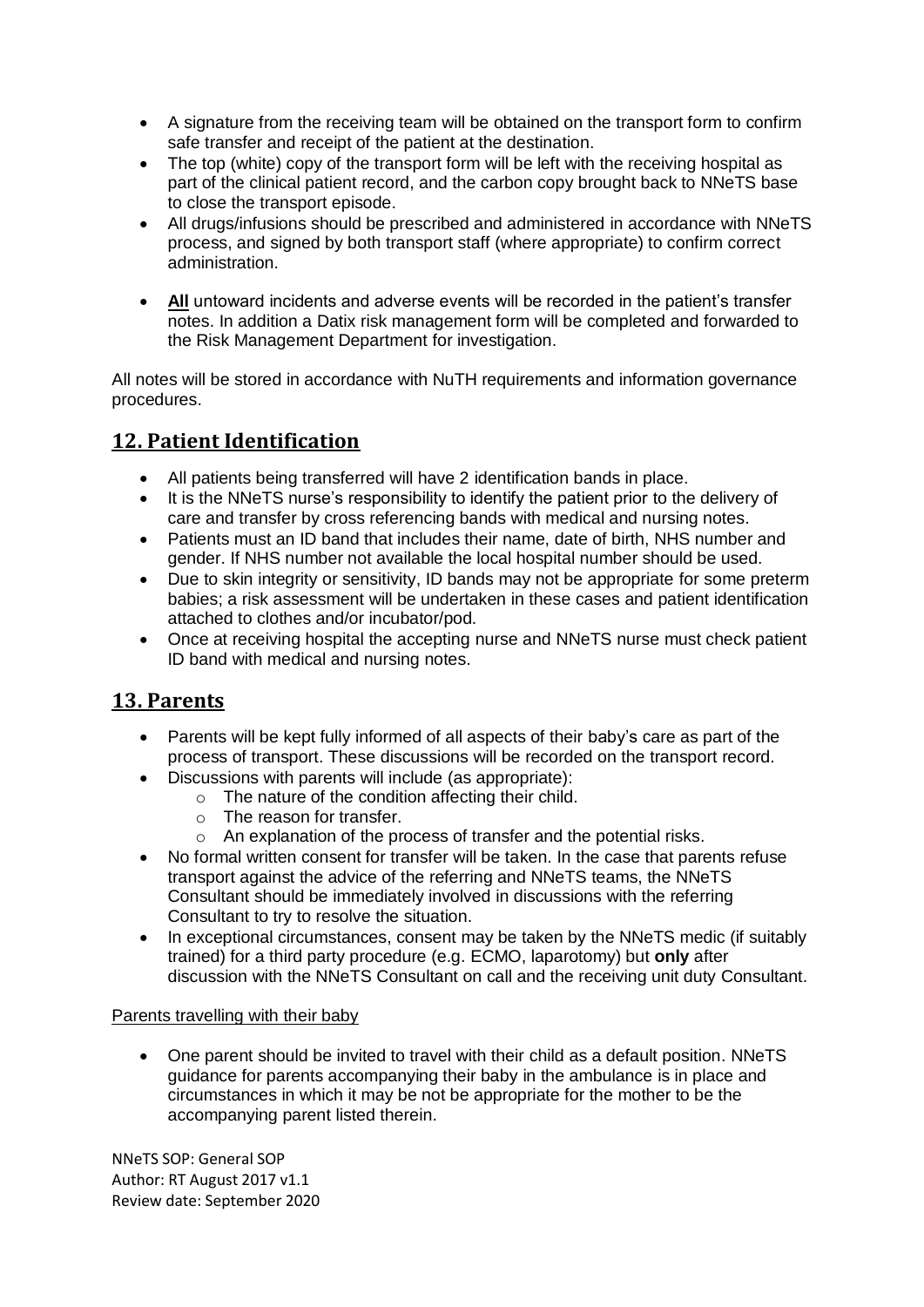- It should be clearly documented on the transport record that accompanying their baby has been offered to parents and whether this offer was been accepted or not.
- NNeTS are not responsible for the health of the parent accompanying their child. Travel with NNeTS should only be offered if the parent is medically fit to travel. Should a parent become unwell whilst travelling, immediate assistance offered by NNeTS staff will be equivalent to that provided by an ordinary member of the public. It is usual that the NNeTS team will be travelling in a NEAS vehicle with a NEAS crew. The crew may have technician or paramedic rating and as such offer more advanced care to the parent if required and appropriate
- Mothers who have recently given birth, and wish to travel with their child, must have been discharged from in-patient obstetric care and be more than 24 hours post normal vaginal delivery or more than 72 hours post Caesarean section delivery.
- A sample of maternal blood should be obtained for all babies and infants under 4 months of age for whom there is a reasonable expectation of an early transfusion of blood products being required. This is not required if the mother is travelling with their baby to the receiving hospital.

RT August 2017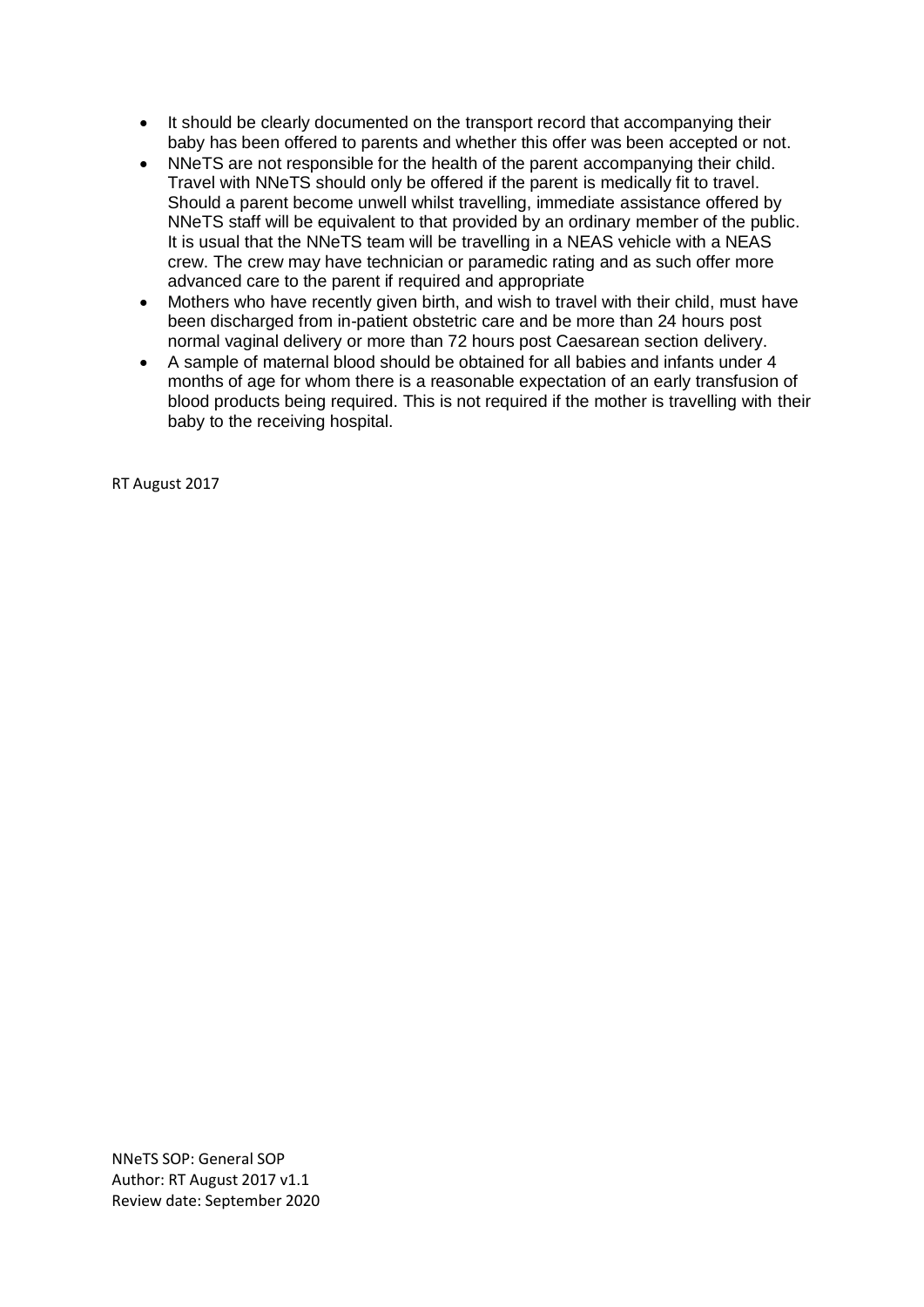# <span id="page-16-0"></span>**Appendix A:**

## **Transport Category Prioritisation List**

[from NNeTS SOP: Triage of transport referrals and prioritisation of simultaneous referrals]

**User note:** These categories are intended to aid decision making locally by the NNeTS team when prioritising the dispatch of teams to referring units. Beyond 'Category A (time critical)', the response time required (national standard) does not directly map to a category as individual variation in cases will result in different response times required, though generally speaking the lower the category as outlined below, the less likely a short response time will be required.

The **categories** are hierarchical (i.e. A is higher priority than B etc) but there is no hierarchy *within* categories. To prioritise two or more concurrent referrals within any given category, the prioritisation decision rests with the NNeTS consultant on call and will depend on multiple factors such as the ongoing NNeTS team activity, the location of the referring unit (level of care provided, distance from definitive care) and the relative stability of the patients (including deteriorating course or not etc.).

### **Category A: (Time critical)†: NNeTS consultant on call should be notified in all cases**

- Potential ECMO candidate
- Intestinal perforation
- Neonate or child requiring emergency (life, limb or gut saving) surgery or invasive procedure\*
- Life-threatening respiratory or cardiovascular failure not responding to appropriate local management:

*Despite giving appropriate ventilation via endotracheal tube the infant's respiratory status remains unstable or severely compromised by:* 

- *persistent unstable pneumothorax despite chest drain*
- *requiring FiO2 100%*
- *arterial oxygen < 5kPa on 2 consecutive blood gas measurements*
- $P$  *pH <7.1 and pCO<sub>2</sub> >9kPa*
- *persistent mean blood pressure below corrected gestational age, measured on arterial line; if measured with cuff only, there should also be acidosis (pH <7.1)*
- Pulmonary hypertension of the newborn (PPHN) requiring nitric oxide
- Ventilated tracheo-oesophageal fistula/atresia
- Suspected duct-dependent cardiac anomaly **not** responding to alprostadil (prostin)
- Hypoxic ischaemic encephalopathy requiring therapeutic hypothermia ('cooling')
- Gastroschisis or malformation with externalisation of abdominal viscera
- Suspected malrotation/volvulus†\*
- Hyperammonaemia/suspected metabolic condition requiring ITU care

†When prioritising more than one category A referral, consideration should be given to the clinical stability of the baby: unstable babies may need moving as highest priority if intervention (e.g. surgery) is the only thing that has a chance to alter outcome, rather than waiting for the local team to stabilise the baby whilst moving a 'stable' category A baby instead.

NNeTS SOP: General SOP Author: RT August 2017 v1.1 Review date: September 2020 \*In extreme cases in exceptional circumstances, consider one-way transfer by referring hospital team